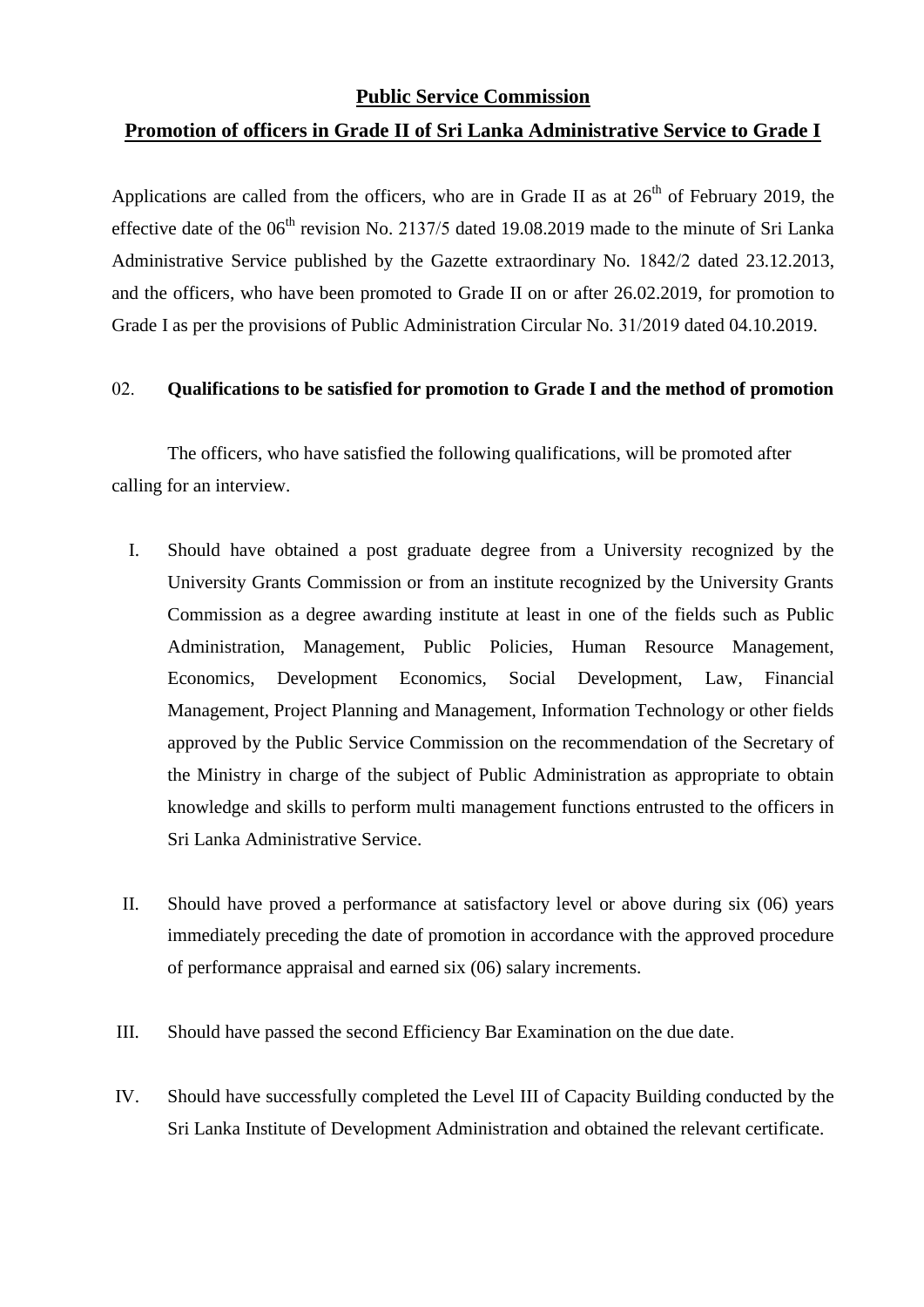- V. The officers, who are in Grade II as at 26.02.2019 and those who have been promoted to Grade II on or after 26.02.2019 should have completed an active and satisfactory service of 12 years in Grade III and II.
- VI. Should have not been subjected to any disciplinary punishment as per the provisions of the Public Service Commission Circular No: 01/2020.

03. Officers who have satisfied above qualifications should send their applications perfected as per the specimen attached herewith to reach the Secretary, Ministry of Public Services, Provincial Councils and Local Government through the respective Secretary of the Ministry, Head of Department, before 12.03.2021 Applications received after the said date shall not be entertained and applications, which are incorrect or not duly perfected shall also be rejected.

04. The officers, who have been in the service up to the date on which they become qualified for promotion and have satisfied qualifications required for the promotion mentioned in paragraph 02 above, are able to apply for the promotion even though they are now retired.

05. Application can be downloaded from [www.pubad.gov.lk.](https://www.pubad.gov.lk/)

On the order of the Public Services Commission,

Date : 22.02.2021

Sgd/ J.J. Rathnasiri **Secretary** Ministry of Public Services, Provincial Councils and Local Government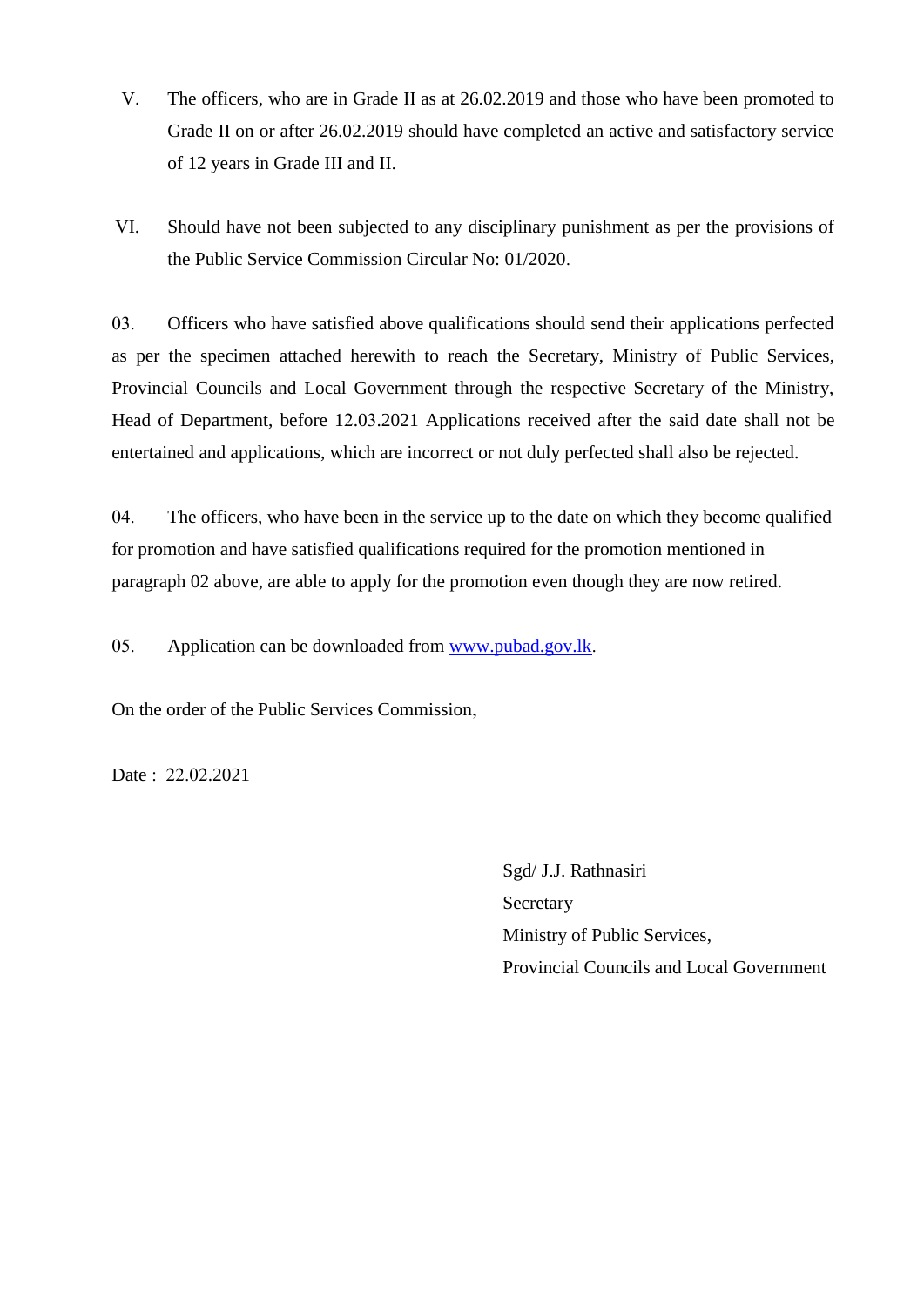#### **Form of Application for Promotion of officers in Grade II of Sri Lanka Administrative Service to Grade I**

|    | For office use only -                                                                                                                                                                            |   |   | S<br>F |   |   |   |   |    |  |  |  |  |  |
|----|--------------------------------------------------------------------------------------------------------------------------------------------------------------------------------------------------|---|---|--------|---|---|---|---|----|--|--|--|--|--|
|    | $Part - (a) To be filled by the officer.$                                                                                                                                                        |   |   |        |   |   |   |   |    |  |  |  |  |  |
| 1. | Name                                                                                                                                                                                             |   |   |        |   |   |   |   |    |  |  |  |  |  |
|    |                                                                                                                                                                                                  |   |   |        |   |   |   |   |    |  |  |  |  |  |
| 2. | Number of the N.I.C:-                                                                                                                                                                            |   |   |        |   |   |   |   |    |  |  |  |  |  |
|    | 3. Date of Birth:-                                                                                                                                                                               | D | D | M      | M | Υ | Y | Y | Y. |  |  |  |  |  |
|    |                                                                                                                                                                                                  |   |   |        |   |   |   |   |    |  |  |  |  |  |
| 5. | Telephone Number:-<br>5.1. Residence :-<br>5.2. Mobile :-                                                                                                                                        |   |   |        |   |   |   |   |    |  |  |  |  |  |
| 6. |                                                                                                                                                                                                  |   |   |        |   |   |   |   |    |  |  |  |  |  |
| 7. |                                                                                                                                                                                                  |   |   |        |   |   |   |   |    |  |  |  |  |  |
| 8. | Particulars of the service station                                                                                                                                                               |   |   |        |   |   |   |   |    |  |  |  |  |  |
|    |                                                                                                                                                                                                  |   |   |        |   |   |   |   |    |  |  |  |  |  |
|    |                                                                                                                                                                                                  |   |   |        |   |   |   |   |    |  |  |  |  |  |
|    |                                                                                                                                                                                                  |   |   |        |   |   |   |   |    |  |  |  |  |  |
|    | 8.4. Telephone No:-<br>8.5. Fax No :-                                                                                                                                                            |   |   |        |   |   |   |   |    |  |  |  |  |  |
| 9. | Date of Appointment and Promotions<br>9.2. Date of promotion to Grade II<br>(Please attach the certified copy of the formal letter of promotion to Grade II by numbering the same as No.<br>9.2) |   |   |        |   |   |   |   |    |  |  |  |  |  |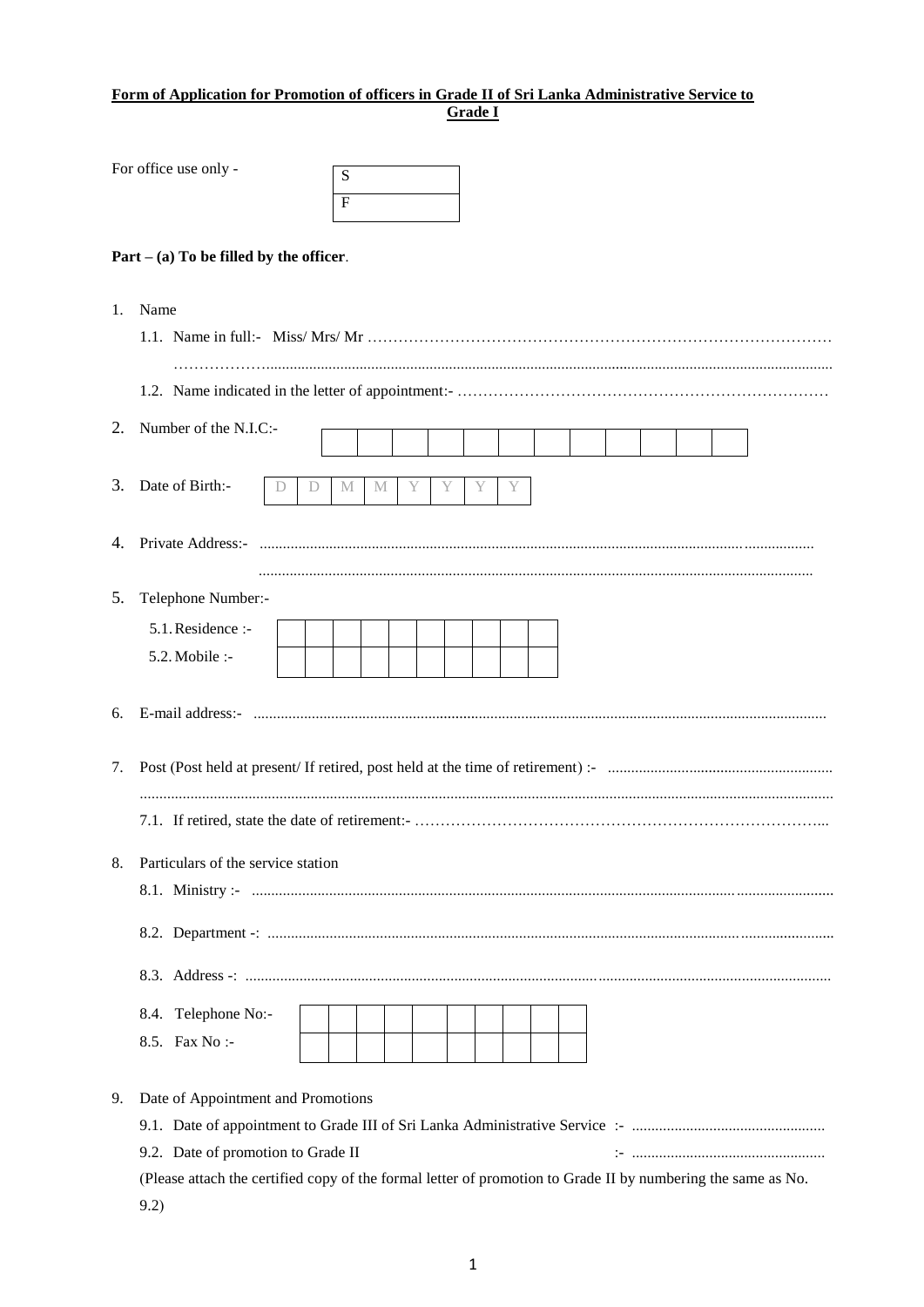10. Particulars of satisfying the qualifications mentioned under serial No. 01, 13.2 (a) of the minute of Sri Lanka Administrative Service

|                           | Name of the Post | Field              | University, which             | State whether it is a university  | Year in  |
|---------------------------|------------------|--------------------|-------------------------------|-----------------------------------|----------|
| number<br>Graduate degree |                  | offered the degree | recognized by the University  | which                             |          |
|                           |                  |                    |                               | Grants Commission or an           | you      |
| Serial                    |                  |                    | institution recognized by the |                                   | obtained |
|                           |                  |                    |                               | University Grants Commission as a | the      |
|                           |                  |                    |                               | degree awarding institute.        | degree.  |
|                           |                  |                    |                               |                                   |          |
|                           |                  |                    |                               |                                   |          |
|                           |                  |                    |                               |                                   |          |
|                           |                  |                    |                               |                                   |          |

(Please attach the certified copies of the degree certificate and the detailed results sheet by numbering the same as No. 10)

- 11. Date on which you passed the second efficiency bar examination :- ............................................................ (Please attach the certified copy of the results sheet as No. 12)
- 12. Date on which you completed the Level III course of Capacity Building conducted by Sri Lanka Institute of Development Administration :- ............................................................... (Please attach the certified copy of the certificate issued on completion of the Level III course of Capacity Building by numbering the same as No. 13)

I declare that I have completed an active service period of not less than twelve (12) years as at the date on which I become qualified to be promoted and that the application containing correct and all information from No.01 to 12 above and certified copies of all documents required to be attached to the same, are hereby submitted as a file by numbering them consecutively and indicating the number relevant to the facts at the top right corner of each document.

................................................. Date

................................................. Signature of the applicant Designation and official stamp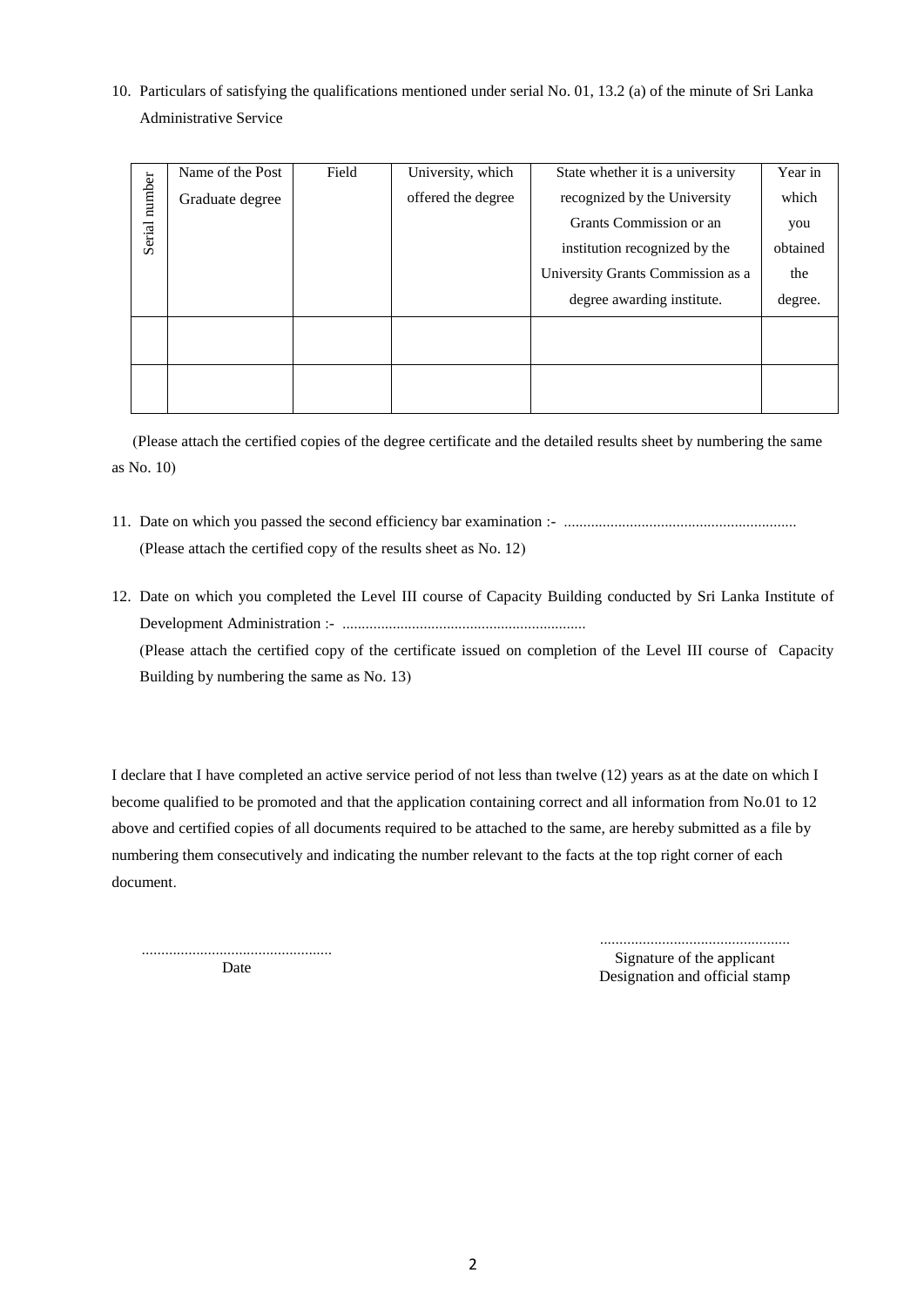#### **Part (b) – To be filled by the Head of the Department/ Institution.**

Secretary,

| I hereby certify that, |  |  |  |  |  |
|------------------------|--|--|--|--|--|
|                        |  |  |  |  |  |
|                        |  |  |  |  |  |
|                        |  |  |  |  |  |

- 1. He/she **has completed/ has not completed** a satisfactory service of twelve (12) years since the date of appointment,
- 2. He/she **has earned/ has not earned** all the salary increments within the eleven (11) years immediately preceding the date of promotion to Grade I,
	- 2.1. Table No. 01

| Serial<br>Ż. | Year | Has earned/ has not earned the<br>salary increments on the due date | Date of the salary increment |
|--------------|------|---------------------------------------------------------------------|------------------------------|
| i.           | 2020 | has earned / has not earned                                         |                              |
| ii.          | 2019 | has earned / has not earned                                         |                              |
| iii.         | 2018 | has earned / has not earned                                         |                              |
| iv.          | 2017 | has earned / has not earned                                         |                              |
| V.           | 2016 | has earned / has not earned                                         |                              |
| vi.          | 2015 | has earned / has not earned                                         |                              |
| vii.         | 2014 | has earned / has not earned                                         |                              |
| viii.        | 2013 | has earned / has not earned                                         |                              |
| ix.          | 2012 | has earned / has not earned                                         |                              |
| X.           | 2011 | has earned / has not earned                                         |                              |
| xi.          | 2020 | has earned / has not earned                                         |                              |

(Please attach the certified copies of the salary increment forms (of 11 years) on the order of the year)

- 3. He/she **has proved / has not proved** a performance at satisfactory level or above during six (06) years immediately preceding the date of promotion in accordance with the approved procedure of performance appraisal,
	- 3.1. Table No. 02

| Seria<br>INo.    | Year | <b>Final evaluation</b>                   | The relevant officer has/has not<br>placed the signature |
|------------------|------|-------------------------------------------|----------------------------------------------------------|
| i.               | 2020 | Excellent/above average/satisfactory/poor | has/has not placed the signature                         |
| ii.              | 2019 | Excellent/above average/satisfactory/poor | has/ has not placed the signature                        |
| $\cdots$<br>iіi. | 2018 | Excellent/above average/satisfactory/poor | has/has not placed the signature                         |
| iv.              | 2017 | Excellent/above average/satisfactory/poor | has/has not placed the signature                         |
| V.               | 2016 | Excellent/above average/satisfactory/poor | has/has not placed the signature                         |
| vi.              | 2015 | Excellent/above average/satisfactory/poor | has/has not placed the signature                         |

(Please perfect the table No. 02 as per the performance report of each year and attach the certified copies of the relevant performance reports on the order of the year.)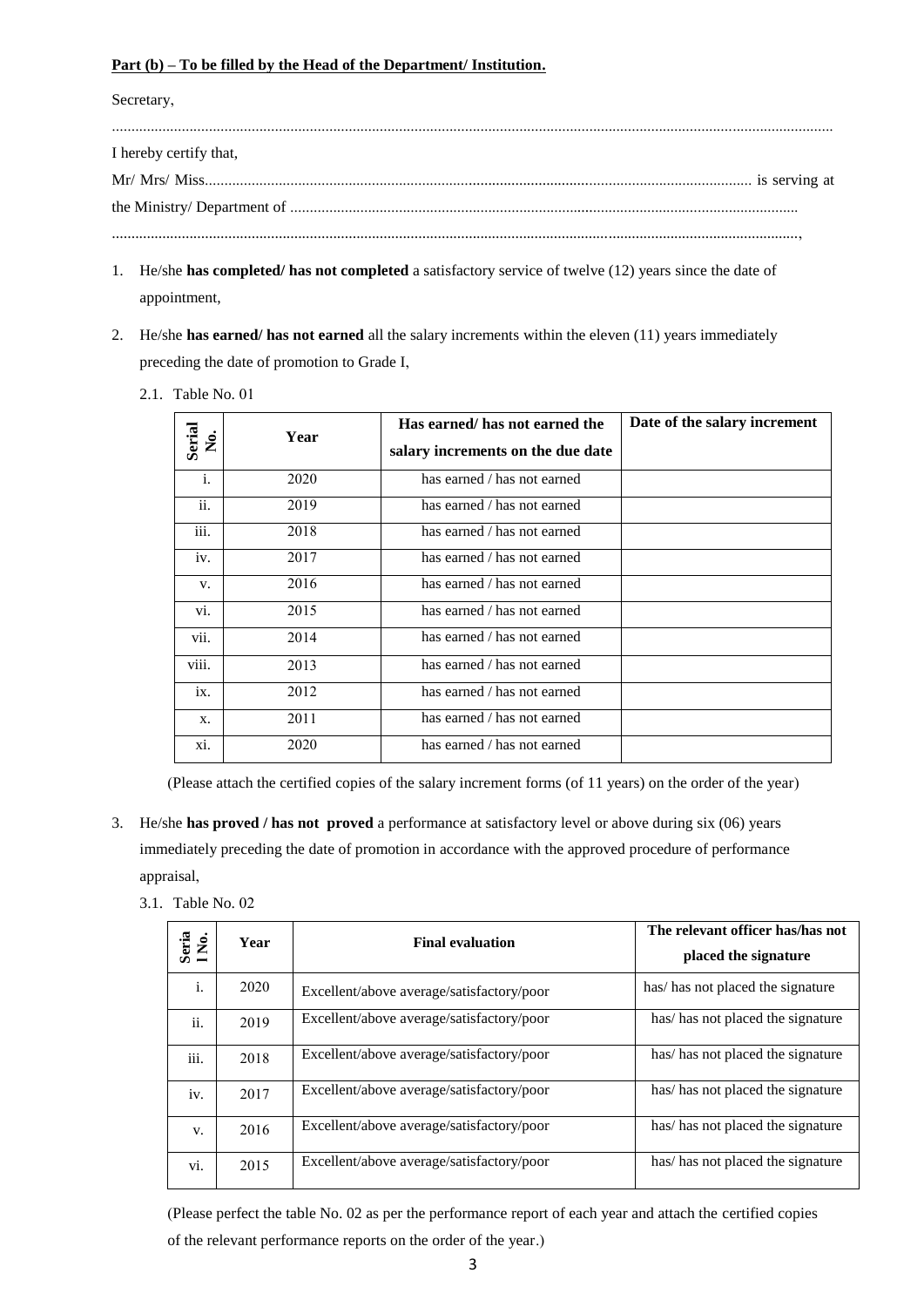- 4. Disciplinary action **has been taken/ has not been taken** against the officer,
	- 4.1. Deduction of the satisfactory service period on disciplinary grounds, if the officer has been subjected to any disciplinary punishment.

Table No. 03

| <b>Disciplinary Order</b>                                    | Duration in which the<br>offence has been<br>committed as per<br>charge sheet | Number of days by<br>which the satisfactory<br>service<br>period is deducted |               |             |  |
|--------------------------------------------------------------|-------------------------------------------------------------------------------|------------------------------------------------------------------------------|---------------|-------------|--|
|                                                              |                                                                               | <b>Years</b>                                                                 | <b>Months</b> | <b>Days</b> |  |
|                                                              |                                                                               |                                                                              |               |             |  |
|                                                              |                                                                               |                                                                              |               |             |  |
| Total number of days by which the service period is deducted |                                                                               |                                                                              |               |             |  |

(Please attach the certified copies of the disciplinary decisions.)

- **5.** Disciplinary actions **are being taken/ are not being taken** against the officer or **are intended/ are not intended** to be taken in future**,**
- 6. He/she **has / has not obtained** no pay leave or leave with half pay

6.1. Deduction of the service due to obtaining of leave, if any

Table No. 04

| Serial No.                                                   | Conditions applied in granting approval for<br>Leave | <b>Duration</b> |    | Number of days by<br>which the service period<br>is deducted |               |             |
|--------------------------------------------------------------|------------------------------------------------------|-----------------|----|--------------------------------------------------------------|---------------|-------------|
|                                                              |                                                      | From            | To | <b>Years</b>                                                 | <b>Months</b> | <b>Days</b> |
| i.                                                           | V:2:5:4 of Establishment Code                        |                 |    |                                                              |               |             |
| ii.                                                          | XII:16 of Establishment Code                         |                 |    |                                                              |               |             |
| iii.                                                         | Management Services Circular No.10                   |                 |    |                                                              |               |             |
| iv.                                                          | Management Services Circular No.33                   |                 |    |                                                              |               |             |
| V.                                                           | XII: 36 of Establishment Code                        |                 |    |                                                              |               |             |
| vi.                                                          | Other No pay Leave                                   |                 |    |                                                              |               |             |
| Total number of days by which the service period is deducted |                                                      |                 |    |                                                              |               |             |

(Please attach the certified copies of letters by which the leave has been approved.)

- 6.2. Total of number of days indicated in Table No. 03 and 04 by which the service period is deducted Years .........................Months ................Days ..................
- 6.3. Date on which the officer becomes qualified to be promoted to Grade I as per 6.2 :- …………………………